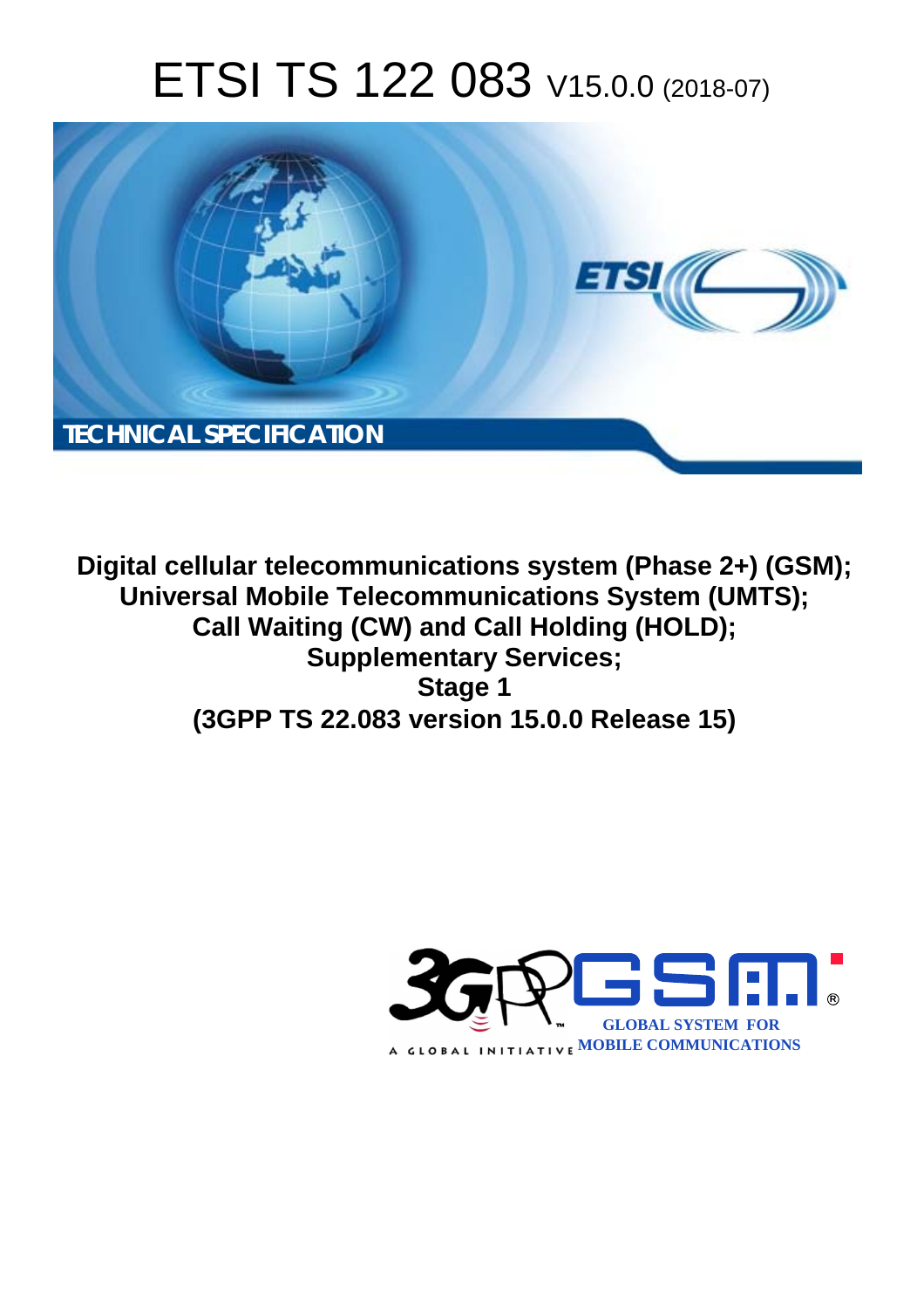Reference RTS/TSGS-0122083vf00

> Keywords GSM,UMTS

#### *ETSI*

#### 650 Route des Lucioles F-06921 Sophia Antipolis Cedex - FRANCE

Tel.: +33 4 92 94 42 00 Fax: +33 4 93 65 47 16

Siret N° 348 623 562 00017 - NAF 742 C Association à but non lucratif enregistrée à la Sous-Préfecture de Grasse (06) N° 7803/88

#### *Important notice*

The present document can be downloaded from: <http://www.etsi.org/standards-search>

The present document may be made available in electronic versions and/or in print. The content of any electronic and/or print versions of the present document shall not be modified without the prior written authorization of ETSI. In case of any existing or perceived difference in contents between such versions and/or in print, the only prevailing document is the print of the Portable Document Format (PDF) version kept on a specific network drive within ETSI Secretariat.

Users of the present document should be aware that the document may be subject to revision or change of status. Information on the current status of this and other ETSI documents is available at <https://portal.etsi.org/TB/ETSIDeliverableStatus.aspx>

If you find errors in the present document, please send your comment to one of the following services: <https://portal.etsi.org/People/CommiteeSupportStaff.aspx>

#### *Copyright Notification*

No part may be reproduced or utilized in any form or by any means, electronic or mechanical, including photocopying and microfilm except as authorized by written permission of ETSI. The content of the PDF version shall not be modified without the written authorization of ETSI. The copyright and the foregoing restriction extend to reproduction in all media.

> © ETSI 2018. All rights reserved.

**DECT**TM, **PLUGTESTS**TM, **UMTS**TM and the ETSI logo are trademarks of ETSI registered for the benefit of its Members. **3GPP**TM and **LTE**TM are trademarks of ETSI registered for the benefit of its Members and of the 3GPP Organizational Partners. **oneM2M** logo is protected for the benefit of its Members.

**GSM**® and the GSM logo are trademarks registered and owned by the GSM Association.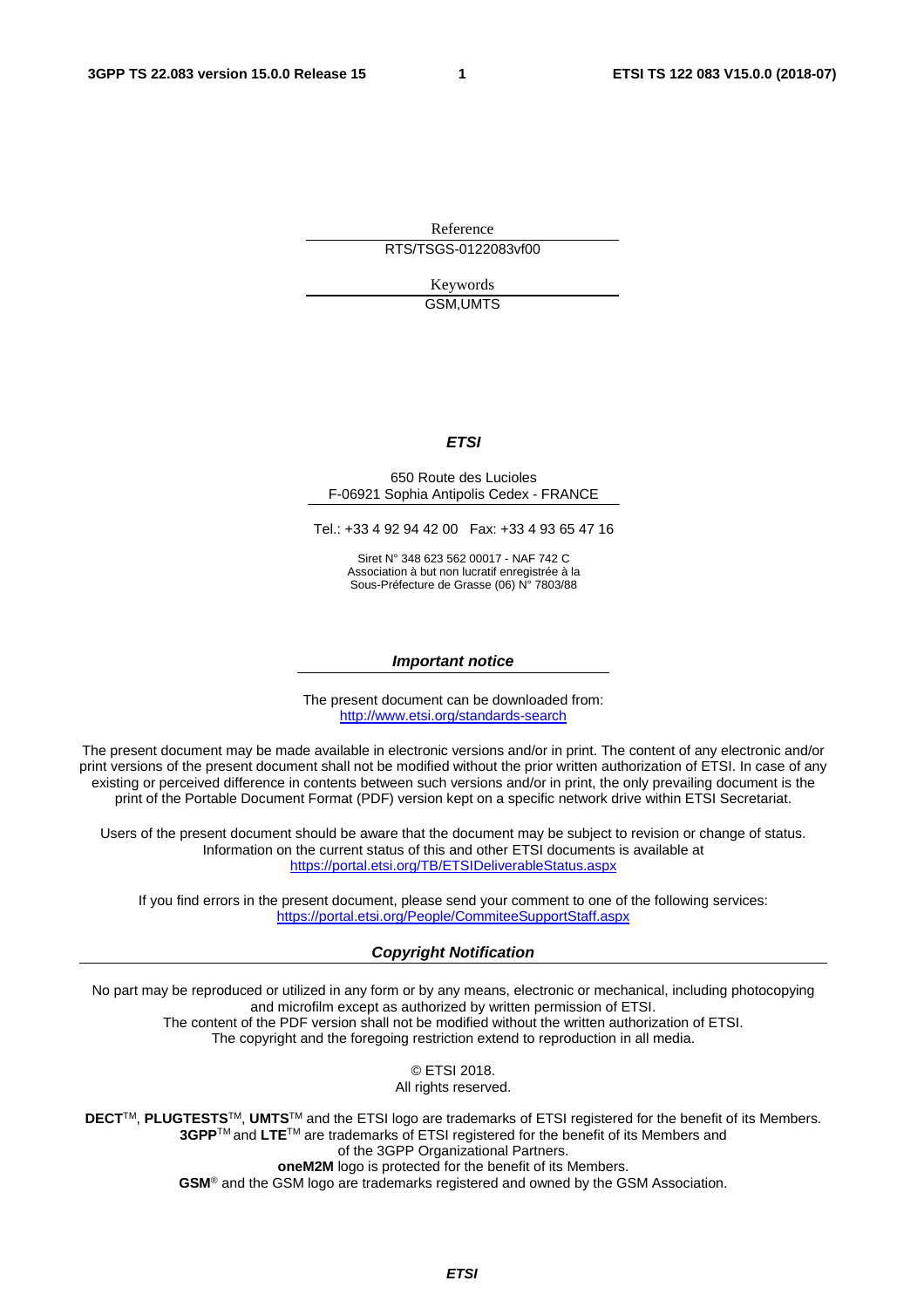## Intellectual Property Rights

#### Essential patents

IPRs essential or potentially essential to normative deliverables may have been declared to ETSI. The information pertaining to these essential IPRs, if any, is publicly available for **ETSI members and non-members**, and can be found in ETSI SR 000 314: *"Intellectual Property Rights (IPRs); Essential, or potentially Essential, IPRs notified to ETSI in respect of ETSI standards"*, which is available from the ETSI Secretariat. Latest updates are available on the ETSI Web server ([https://ipr.etsi.org/\)](https://ipr.etsi.org/).

Pursuant to the ETSI IPR Policy, no investigation, including IPR searches, has been carried out by ETSI. No guarantee can be given as to the existence of other IPRs not referenced in ETSI SR 000 314 (or the updates on the ETSI Web server) which are, or may be, or may become, essential to the present document.

#### **Trademarks**

The present document may include trademarks and/or tradenames which are asserted and/or registered by their owners. ETSI claims no ownership of these except for any which are indicated as being the property of ETSI, and conveys no right to use or reproduce any trademark and/or tradename. Mention of those trademarks in the present document does not constitute an endorsement by ETSI of products, services or organizations associated with those trademarks.

## Foreword

This Technical Specification (TS) has been produced by ETSI 3rd Generation Partnership Project (3GPP).

The present document may refer to technical specifications or reports using their 3GPP identities, UMTS identities or GSM identities. These should be interpreted as being references to the corresponding ETSI deliverables.

The cross reference between GSM, UMTS, 3GPP and ETSI identities can be found under [http://webapp.etsi.org/key/queryform.asp.](http://webapp.etsi.org/key/queryform.asp)

## Modal verbs terminology

In the present document "**shall**", "**shall not**", "**should**", "**should not**", "**may**", "**need not**", "**will**", "**will not**", "**can**" and "**cannot**" are to be interpreted as described in clause 3.2 of the [ETSI Drafting Rules](https://portal.etsi.org/Services/editHelp!/Howtostart/ETSIDraftingRules.aspx) (Verbal forms for the expression of provisions).

"**must**" and "**must not**" are **NOT** allowed in ETSI deliverables except when used in direct citation.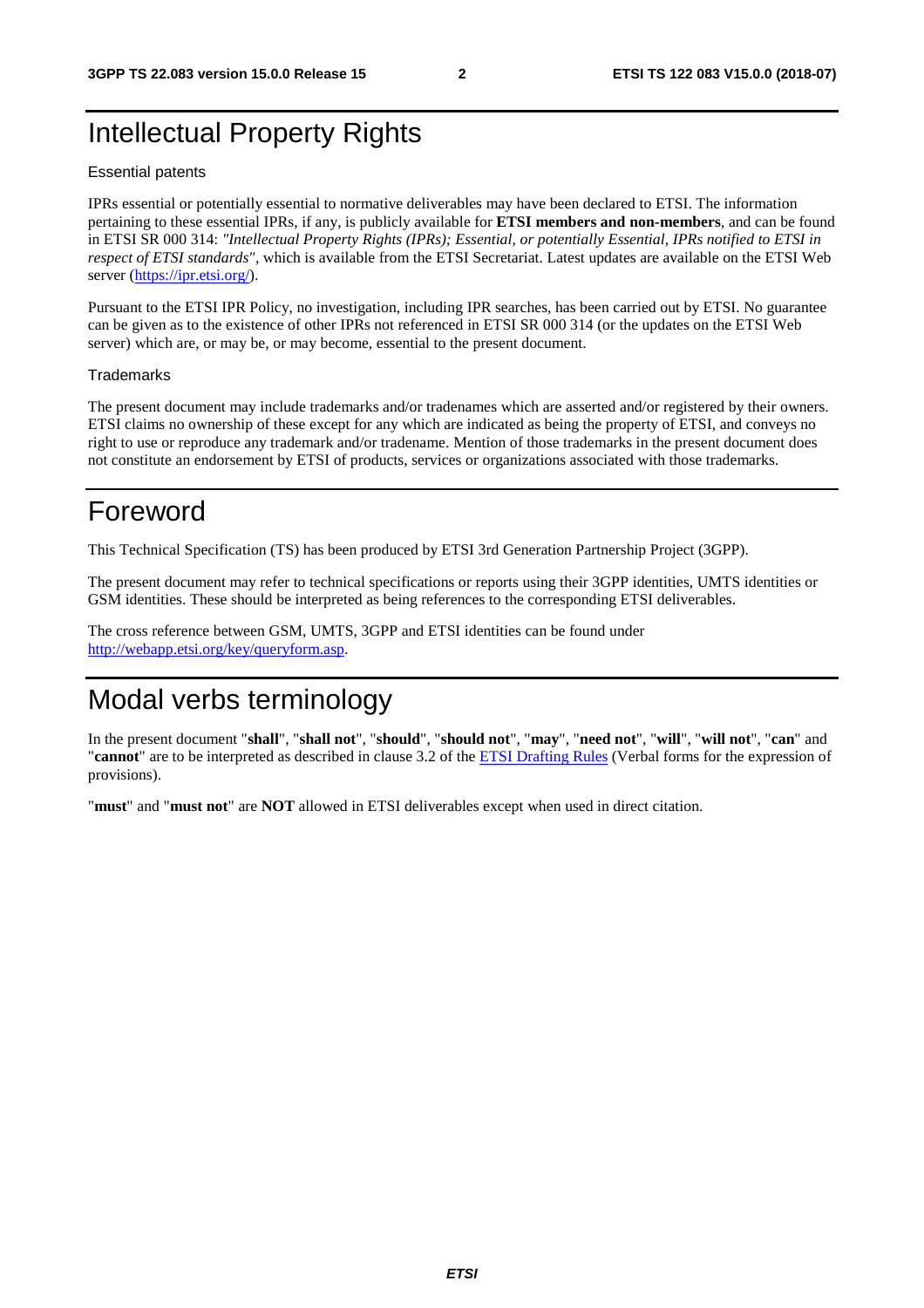$\mathbf{3}$ 

## Contents

| $\mathbf{0}$   |             |             |  |  |  |  |
|----------------|-------------|-------------|--|--|--|--|
| 0.1            |             |             |  |  |  |  |
| 0.2            |             |             |  |  |  |  |
| 1              |             |             |  |  |  |  |
| 1.1            |             |             |  |  |  |  |
| 1.2            |             |             |  |  |  |  |
| 1.2.1          |             |             |  |  |  |  |
| 1.2.2          |             |             |  |  |  |  |
| 1.2.3          |             |             |  |  |  |  |
| 1.3<br>1.3.1   |             |             |  |  |  |  |
| 1.3.2          |             |             |  |  |  |  |
| 1.3.5          |             |             |  |  |  |  |
| 1.3.6          |             |             |  |  |  |  |
| 1.3.7          |             |             |  |  |  |  |
| 1.3.8          |             |             |  |  |  |  |
| 1.3.8.1        |             |             |  |  |  |  |
| 1.3.8.2        |             |             |  |  |  |  |
| 1.3.11         |             |             |  |  |  |  |
| 1.4            |             |             |  |  |  |  |
| 1.4.1          |             |             |  |  |  |  |
| 1.4.2          |             |             |  |  |  |  |
| 1.4.3<br>1.4.4 |             |             |  |  |  |  |
| 1.5            |             |             |  |  |  |  |
| 1.6            |             |             |  |  |  |  |
| 1.6.82.1       |             |             |  |  |  |  |
| 1.6.82.2       |             |             |  |  |  |  |
| 1.6.82.3       |             |             |  |  |  |  |
| 1.6.83.2       |             |             |  |  |  |  |
| 1.6.81.1       |             |             |  |  |  |  |
| 1.6.84.2       | MultiParty. | $\mathbf Q$ |  |  |  |  |
| 1.6.88.6       |             |             |  |  |  |  |
| 1.6.88.7       |             |             |  |  |  |  |
| 1.7            |             |             |  |  |  |  |
| 1.7.1          |             |             |  |  |  |  |
| 1.8            |             |             |  |  |  |  |
| 2              |             |             |  |  |  |  |
| 2.1            |             |             |  |  |  |  |
| 2.2            |             |             |  |  |  |  |
| 2.2.1          |             |             |  |  |  |  |
| 2.2.2          |             |             |  |  |  |  |
| 2.3<br>2.3.1   |             |             |  |  |  |  |
| 2.3.2          |             |             |  |  |  |  |
| 2.3.5          |             |             |  |  |  |  |
| 2.3.6          |             |             |  |  |  |  |
| 2.3.7          |             |             |  |  |  |  |
| 2.3.8          |             |             |  |  |  |  |
| 2.4            |             |             |  |  |  |  |
| 2.4.1          |             |             |  |  |  |  |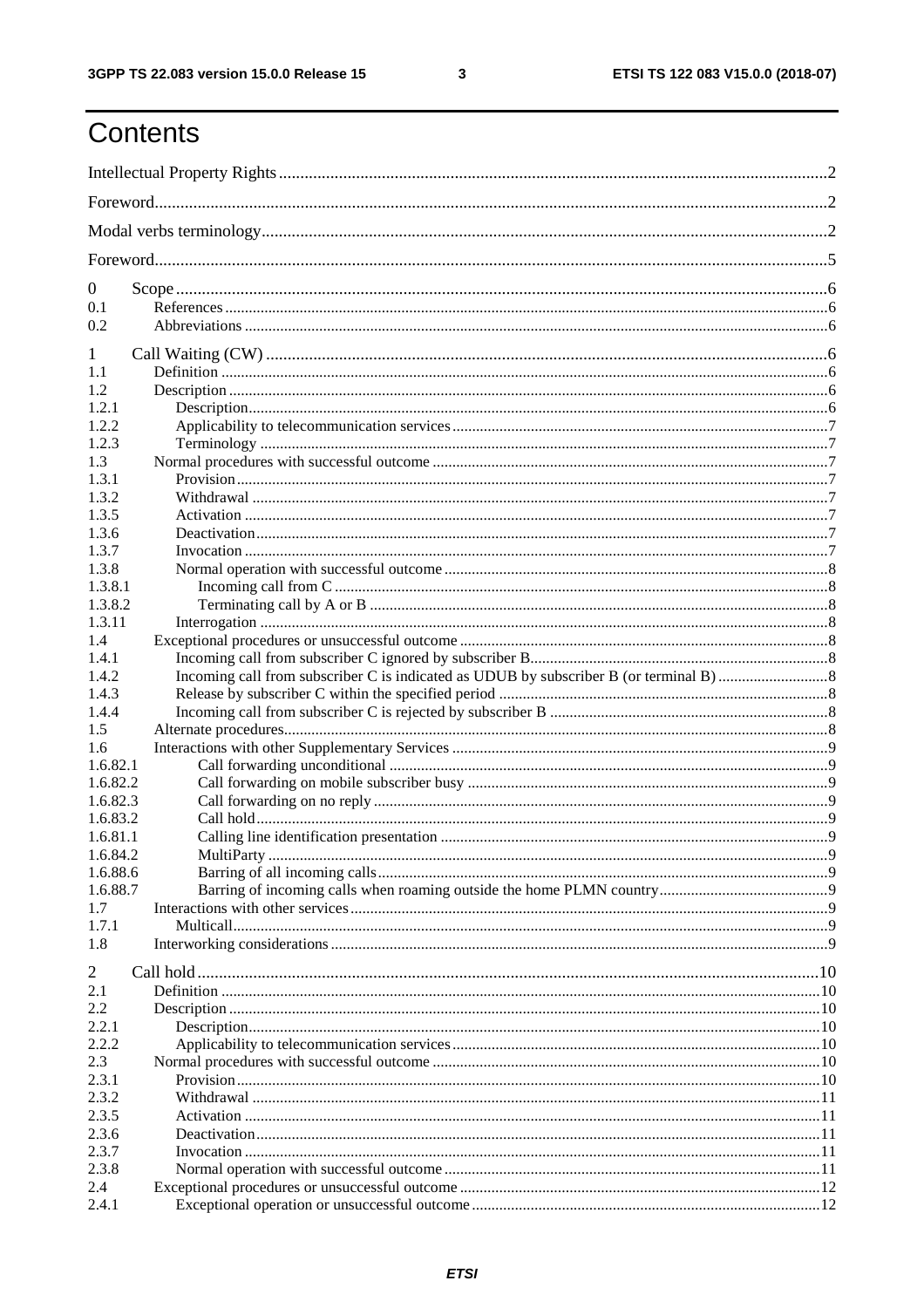$\overline{\mathbf{4}}$ 

| 2.4.6    |  |  |  |  |  |  |  |
|----------|--|--|--|--|--|--|--|
| 2.5      |  |  |  |  |  |  |  |
| 2.6      |  |  |  |  |  |  |  |
| 2.6.83.1 |  |  |  |  |  |  |  |
|          |  |  |  |  |  |  |  |
| 2.7      |  |  |  |  |  |  |  |
| 2.7.1    |  |  |  |  |  |  |  |
| 2.8      |  |  |  |  |  |  |  |
|          |  |  |  |  |  |  |  |
|          |  |  |  |  |  |  |  |
|          |  |  |  |  |  |  |  |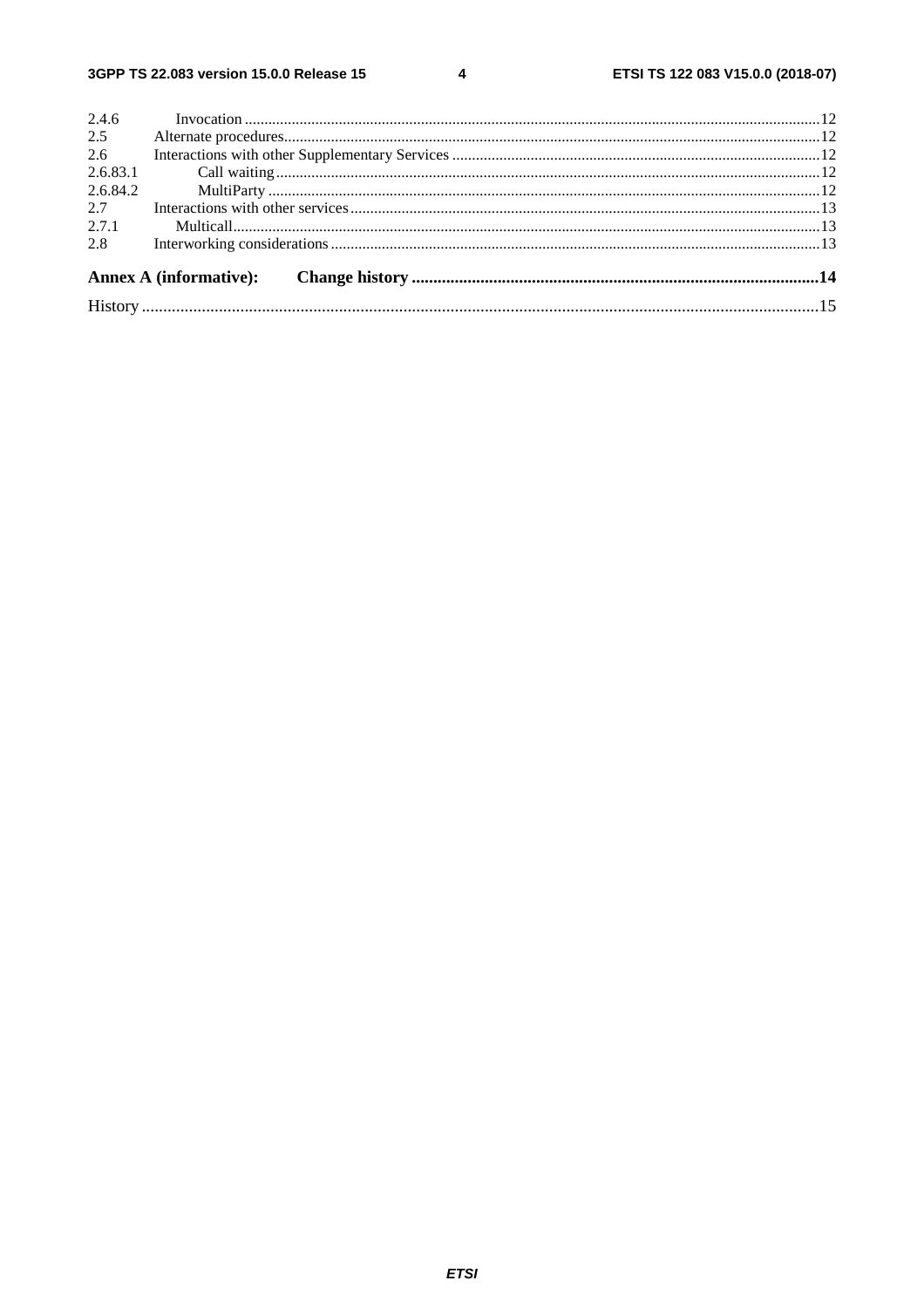## Foreword

This Technical Specification has been produced by the 3rd Generation Partnership Project (3GPP).

The contents of the present document are subject to continuing work within the TSG and may change following formal TSG approval. Should the TSG modify the contents of the present document, it will be re-released by the TSG with an identifying change of release date and an increase in version number as follows:

Version x.y.z

where:

- x the first digit:
	- 1 presented to TSG for information;
	- 2 presented to TSG for approval;
	- 3 or greater indicates TSG approved document under change control.
- y the second digit is incremented for all changes of substance, i.e. technical enhancements, corrections, updates, etc.
- z the third digit is incremented when editorial only changes have been incorporated in the document.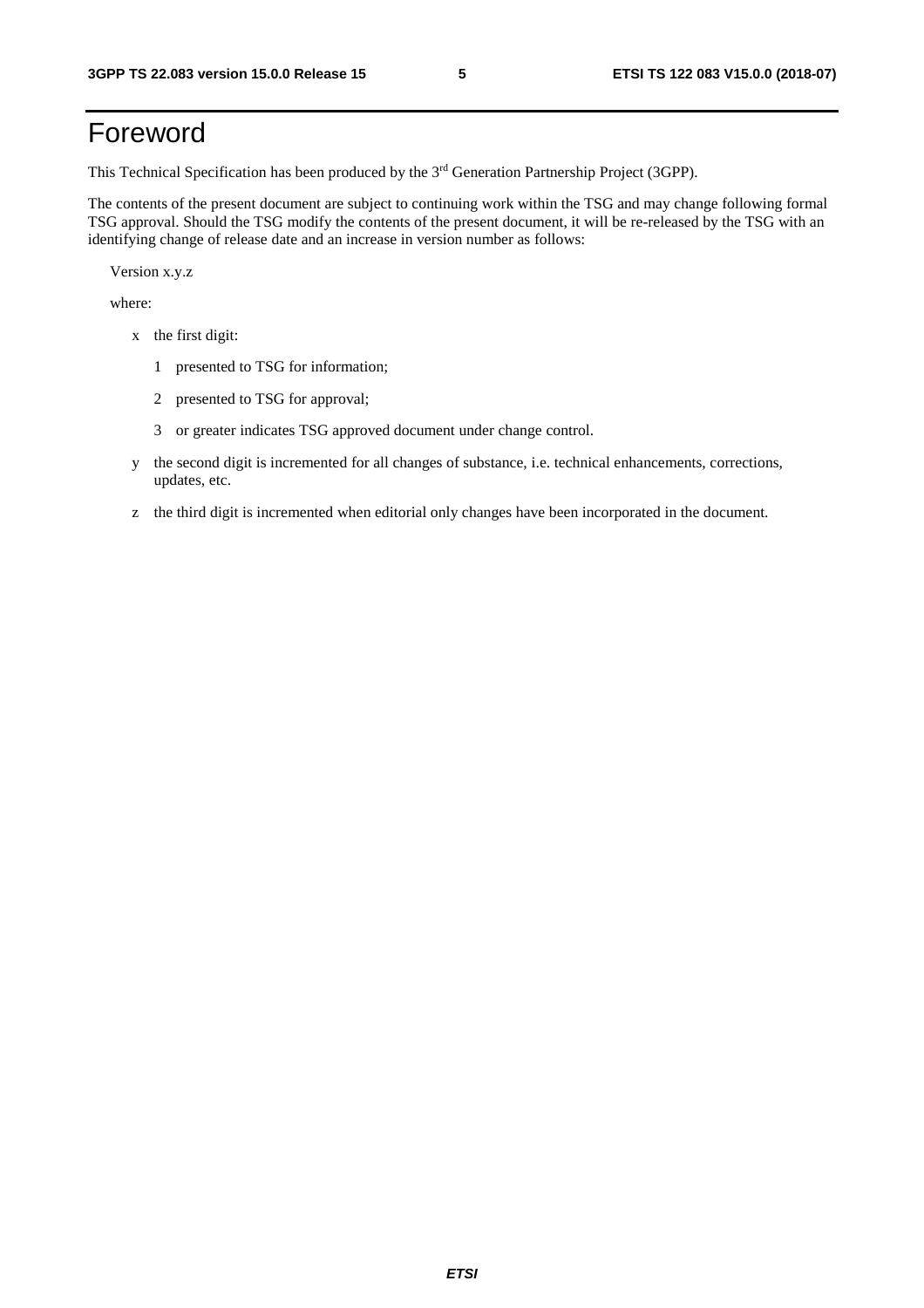## 0 Scope

The present document describes the Supplementary Services belonging to the group Call Completion Supplementary Services.

The general aspects, including definitions and recommended provision, of the description of Supplementary Services are given in specification TS 22.004 [2].

The group of Call Completion Supplementary Services is divided into the following two Supplementary Services:

- Call waiting (clause 1);
- Call hold (clause 2).

## 0.1 References

The following documents contain provisions which, through reference in this text, constitute provisions of the present document.

- References are either specific (identified by date of publication, edition number, version number, etc.) or non-specific.
- For a specific reference, subsequent revisions do not apply.
- For a non-specific reference, the latest version applies. In the case of a reference to a 3GPP document (including a GSM document), a non-specific reference implicitly refers to the latest version of that document *in the same Release as the present document*.
- [1] 3GPP TR 21.905: "Vocabulary for 3GPP Specifications".
- [2] 3GPP TS 22.004: "General on Supplementary Services".
- [3] 3GPP TS 22.030: "Man-Machine Interface (MMI) of the Mobile Station (MS)".
- [4] 3GPP TS 22.081: "Line identification Supplementary Services Stage 1".
- [5] 3GPP TS 22.084: "Digital cellular telecommunication system; MultiParty (MPTY) Supplementary Services - Stage 1".
- [6] 3GPP TS 22.135: "Multicall Stage 1".

## 0.2 Abbreviations

Abbreviations used in the present document are listed in TR 21.905 [1].

## 1 Call Waiting (CW)

## 1.1 Definition

The Call Waiting Service permits a mobile subscriber to be notified of an incoming call (as per basic call procedures) whilst the traffic channel is not available for the incoming call and the mobile subscriber is engaged in an active or held call. Subsequently, the subscriber can either accept, reject, or ignore the incoming call.

## 1.2 Description

### 1.2.1 Description

This service operates when the traffic channel at the controlling subscriber B is not available and B is engaged in an active or held call.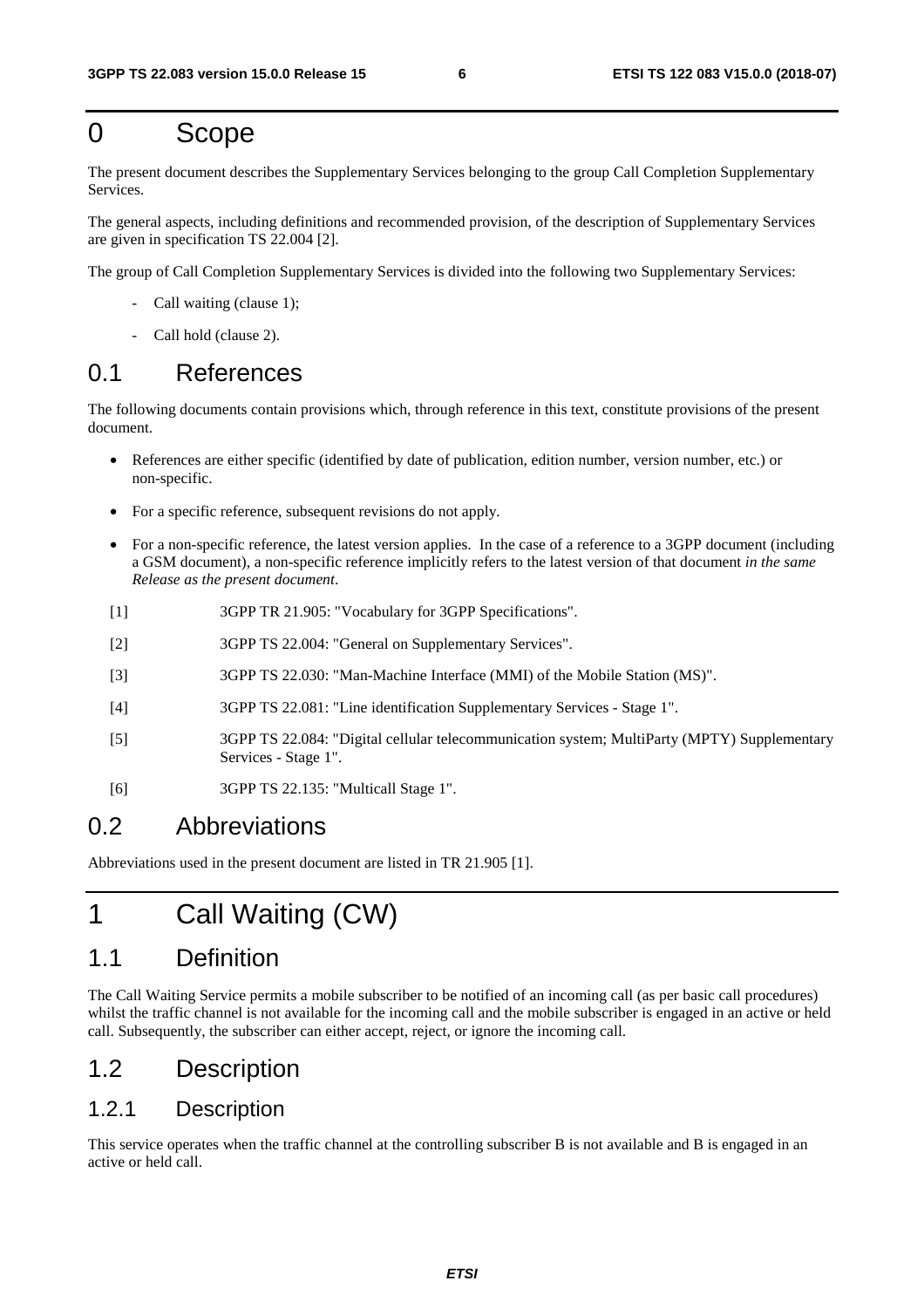When a third party (calling subscriber C) attempts to connect to that termination, the controlling subscriber B is given an appropriate indication of the waiting call. A notification that the call is waiting will be sent back towards the calling subscriber C.

The maximum number of waiting calls at one time per mobile access is one. This means that no further calls are offered to the subscriber while a call is waiting.

NOTE: As a network option this maximum number of waiting calls may be greater than one. This is considered as a possible future enhancement.

#### 1.2.2 Applicability to telecommunication services

The applicability of this Supplementary Service to the ongoing call is defined in TS 22.004 [2]. The incoming, waiting, call may be of any kind.

#### 1.2.3 Terminology

#### **(Controlling) subscriber B**

This is the subscriber who is provided by the network with the Call Waiting Service and who reacts to the Call Waiting.

#### **Subscriber C**

This is the subscriber who has originated a call to B which causes the Call Waiting Service to be invoked.

#### **Subscriber A**

This represents a subscriber who is engaged in a call with B, being either the calling or the called party.

#### **T2; No answer time out**

The duration of this time out is the time the network will wait for a response from subscriber B, to the offered call from subscriber C. The value of the timer is between 0.5 and 2 minutes at the service providers discretion.

## 1.3 Normal procedures with successful outcome

#### 1.3.1 Provision

This Supplementary Service is provisioned for all Basic Services (BS) subscribed to and to which it is applicable, i.e. not provisioned to any subset of these BS.

#### 1.3.2 Withdrawal

Withdrawal will be at the request of the subscriber or for administrative reasons.

#### 1.3.5 Activation

This Supplementary Service will be activated either collectively for all applicable Basic Services or on a Basic Service group basis by the subscriber using a control procedure, as specified in TS 22.030 [3], or by the service provider. The controlling subscriber shall be informed by the network of the success or otherwise of her action.

#### 1.3.6 Deactivation

The service will be deactivated either collectively for all applicable Basic Services or on a Basic Service group basis by the subscriber using a control procedure, as specified in TS 22.030 [3], or by the service provider. The controlling subscriber shall be informed by the network of the success or otherwise of her action.

#### 1.3.7 Invocation

This service is invoked by the network on arrival of an incoming call if the service is active and the controlling subscriber B's traffic channel is not available, B is engaged in an active or held call and there is no other call currently waiting.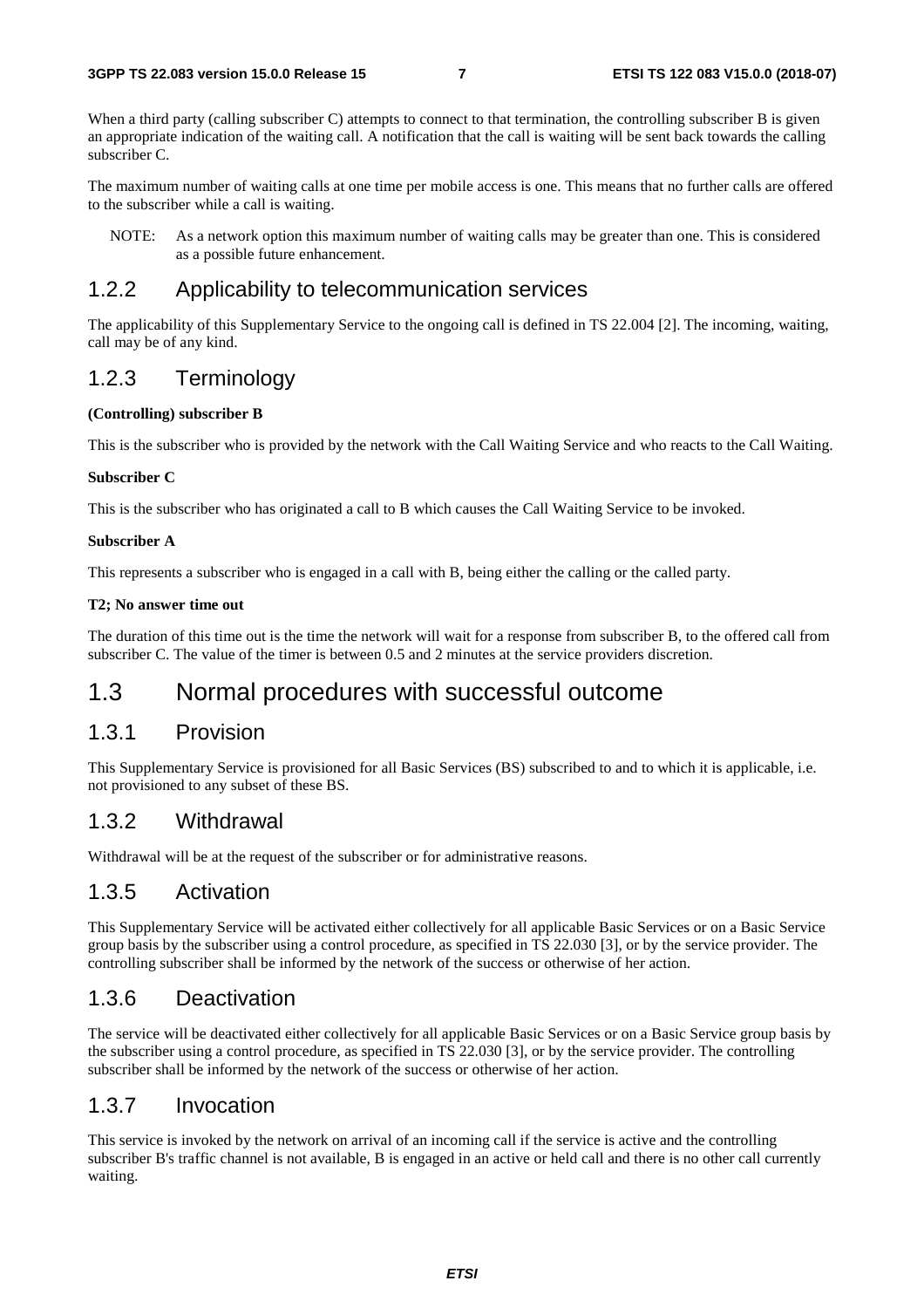### 1.3.8 Normal operation with successful outcome

#### 1.3.8.1 Incoming call from C

When an incoming call from subscriber C arrives, the served mobile subscriber is connected to - at least - one call (active or held) and a NDUB (Network Determined User Busy) condition does not exist, then the CW service shall be invoked and the call shall be offered to subscriber B with an appropriate indication, e.g. with a "Call Waiting Tone".

If a response to the offered call is received from the mobile termination at B, then the subscriber C shall be given an indication (e.g. ringing tone) that the called subscriber is being informed of the incoming call and, if possible, that call waiting is in operation.

#### 1.3.8.2 Terminating call by A or B

If either subscriber A or subscriber B requests that the call is terminated, then this call shall be terminated as for basic call (see TS 22.030 [3] for more information). Subscriber B shall then be given the normal notification that there is a new call to her, as for a normal terminating call. The network shall continue to indicate; e.g. ringing tone towards subscriber C as for a normal call. B can then accept the call from C before the expiry of T2.

Subscriber B can also free resources by using the Call Hold Supplementary Service. Subscriber B shall then be able to accept the waiting call from subscriber C before the expiry of T2.

Alternatively, subscriber B may specifically request release or hold of the connection to A and accept the waiting call as one action (see TS 22.030 [3]). In this case, the network connects subscriber B to subscriber C with no further notifications to either subscriber. This must be done before the expiry of T2.

### 1.3.11 Interrogation

#### **Status check**

The controlling subscriber may interrogate the network by the use of a control procedure, as specified in TS 22.030 [3]. The network shall respond with an appropriate indication telling the subscriber whether the service is supported in this network and, if so, provide a list of all Basic Service groups to which the Call waiting Supplementary Service is active.

## 1.4 Exceptional procedures or unsuccessful outcome

### 1.4.1 Incoming call from subscriber C ignored by subscriber B

If no response is received by the network from controlling subscriber B before the expiry of T2, then the network shall inform the controlling subscriber B that the call is no longer waiting. Subscriber C shall then be given a no reply indication, unless e.g. Call Forwarding applies. The call waiting service is then made available for a subsequent incoming call.

### 1.4.2 Incoming call from subscriber C is indicated as UDUB by subscriber B (or terminal B)

If the waiting call is indicated as UDUB by B before the expiry of T2 the subscriber C shall be given a busy indication, unless e.g. Call Forwarding applies. The call waiting service is then made available for a subsequent incoming call.

## 1.4.3 Release by subscriber C within the specified period

If calling subscriber C terminates the call attempt to subscriber B before the expiry of T2, the call attempt from C shall be terminated, as for basic call, and subscriber B shall be notified.

## 1.4.4 Incoming call from subscriber C is rejected by subscriber B

If the waiting call is explicitly rejected by B before the expiry of T2, the subscriber C shall be given a reject indication. The call waiting service is then made available for a subsequent incoming call.

## 1.5 Alternate procedures

None identified.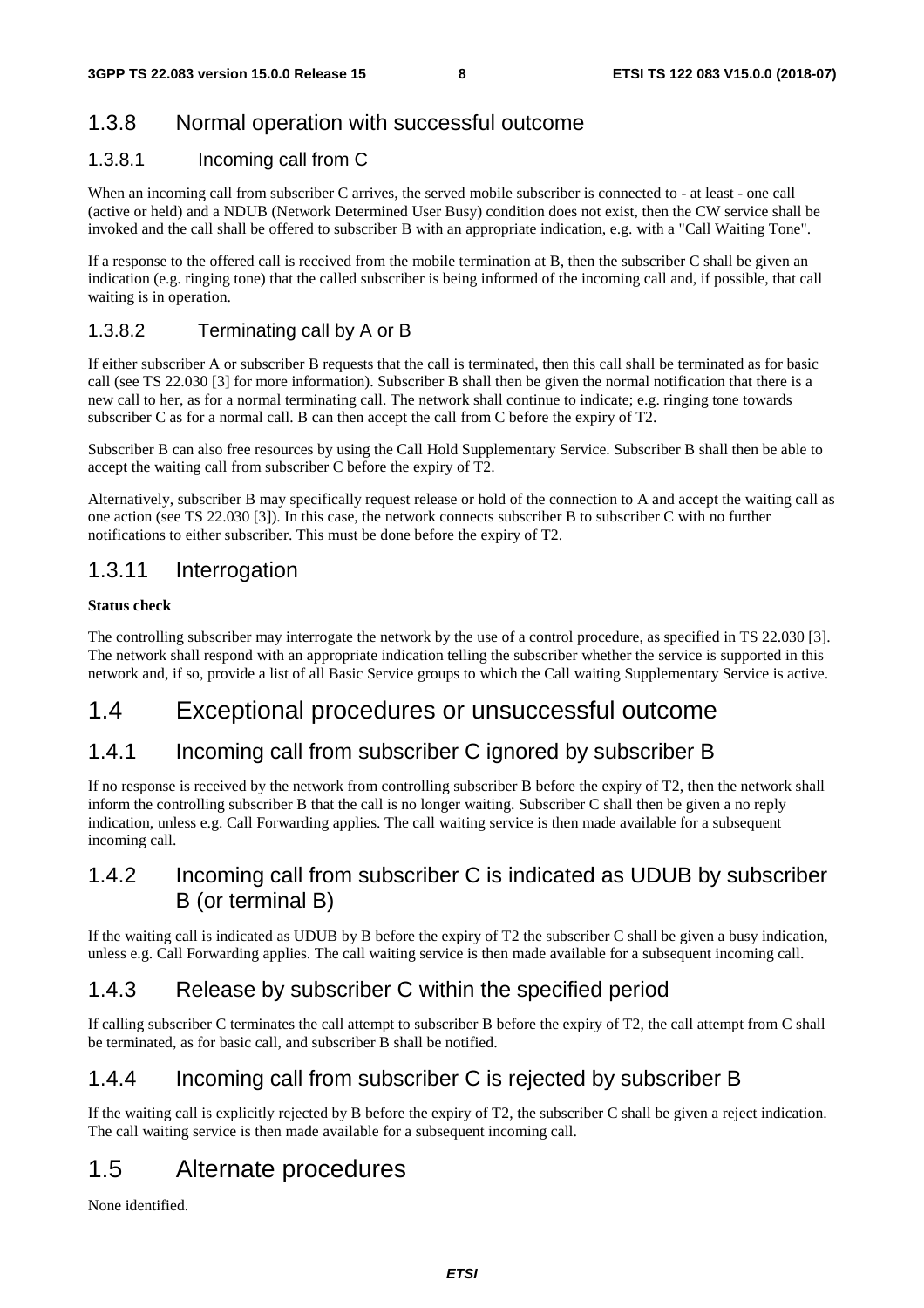## 1.6 Interactions with other Supplementary Services

#### 1.6.82.1 Call forwarding unconditional

If call forwarding unconditional has been activated, it takes precedence over call waiting. Call forwarding unconditional can be activated while a call is waiting without changing the state of the waiting call.

#### 1.6.82.2 Call forwarding on mobile subscriber busy

No impact, i.e. neither Supplementary Service shall affect the operation of the other Supplementary Service.

The following text clarifies the situation: If user B is NDUB (Network Determined User Busy), Call Forwarding shall take place, and the call is not offered to B. If B is not NDUB, the call shall be offered to B, and if the UDUB (User DUB) condition occurs, then the Call Forwarding shall take place.

#### 1.6.82.3 Call forwarding on no reply

If the CFNRy is active and operative for the called subscriber then a waiting call shall still be offered as described in subclause 1.3.8.1 (call waiting indication). If no response is received to this call before the expiry of the No Reply Condition timer, then the call forwarding on no reply service becomes invoked and the call is forwarded as per that call forwarding on no reply service description.

#### 1.6.83.2 Call hold

The served user may use the Call Hold service to answer subsequently a waiting call from C.

If the served mobile subscriber has an active call and a call one hold the network can still offer an incoming call with the waiting indication i.e. the NDUB condition is not used the normal way  $(n=2 \text{ not } 1)$ .

NOTE: Although the call is offered to the subscriber, she cannot accept the call as long as she has one active call and one call on hold.

If the served mobile subscriber has a call on hold and no active call, an incoming call is offered as a waiting call.

#### 1.6.81.1 Calling line identification presentation

See TS 22.081 [4]

#### 1.6.84.2 MultiParty

See TS 22.084 [5] .

#### 1.6.88.6 Barring of all incoming calls

Invocation of Barring of Incoming Calls takes precedence over invocation of Call Waiting.

Call waiting cannot be activated if barring of incoming calls is activated. The mobile subscriber requesting for call waiting shall be informed of this Supplementary Service incompatibility. The activation of barring of incoming calls does not affect any currently waiting calls.

#### 1.6.88.7 Barring of incoming calls when roaming outside the home PLMN country

When active and operative, same as interaction with Barring of All Incoming Calls.

## 1.7 Interactions with other services

#### 1.7.1 Multicall

See TS 22.135 [6].

## 1.8 Interworking considerations

Calls originating from outside the ISDN/PLMN can undergo call waiting at B.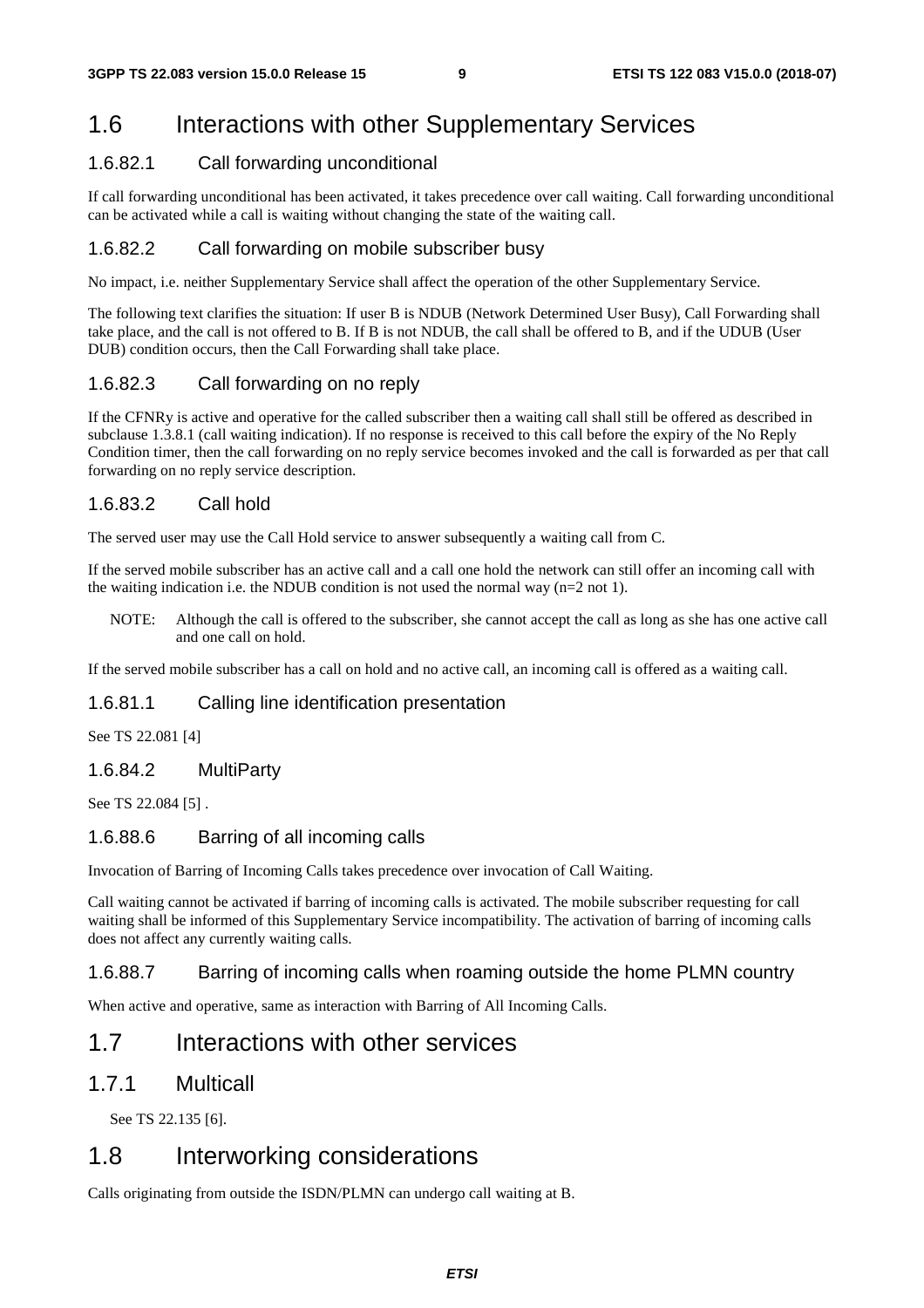A special in-band indication may be provided to the calling subscriber instead of the normal indication.

## 2 Call hold

## 2.1 Definition

The call hold service allows a served mobile subscriber, who is provisioned with this Supplementary Service, to interrupt communication on an existing active call and then subsequently, if desired, re-establish communication. The traffic channel remains assigned to the mobile subscriber after the communication is interrupted to allow the origination or possible termination of other calls.

## 2.2 Description

### 2.2.1 Description

When the call hold service is invoked, communication is interrupted on the traffic channel and the traffic channel is released from the existing call. The traffic channel is reserved for the served mobile subscriber invoking the call hold service. The served mobile subscriber can only have one call on hold at a time.

One traffic channel should be reserved for the served mobile subscriber as long as the subscriber has one call on hold and is currently not connected to any other call, i.e. the network should not reserve more than one traffic channel for a mobile station.

If the served mobile subscriber has a call on hold and is not connected to an active call, she can:

- 1) Retrieve the held call.
- 2) Set up another call.
- 3) Disconnect the held call.

If the served mobile subscriber has a call on hold and is not connected to an active call she can not receive a call, except when using the Call Waiting Supplementary Service. For additional information, see subclause 2.6.83.1 (Interaction with Call Waiting Supplementary Service).

If the served mobile subscriber is connected to an active call and has another call on hold, she can:

- 1) Alternate from one call to the other.
- 2) Disconnect the active call.
- 3) Disconnect the held call.
- 4) Disconnect both calls.

If the served mobile subscriber is connected to an active call and has another call on hold, she can not receive a call. For additional information, see subclause 2.6.83.1 (Interaction with Call Waiting Supplementary Service).

#### 2.2.2 Applicability to telecommunication services

The applicability of this Supplementary Service is defined in TS 22.004 [2].

NOTE: If the served mobile subscriber has a call on hold she may set up another call using a different telecommunications service.

## 2.3 Normal procedures with successful outcome

### 2.3.1 Provision

This Supplementary Service is provisioned for all basic services subscribed to and to which it is applicable, i.e. not provisioned to any subset of these BS.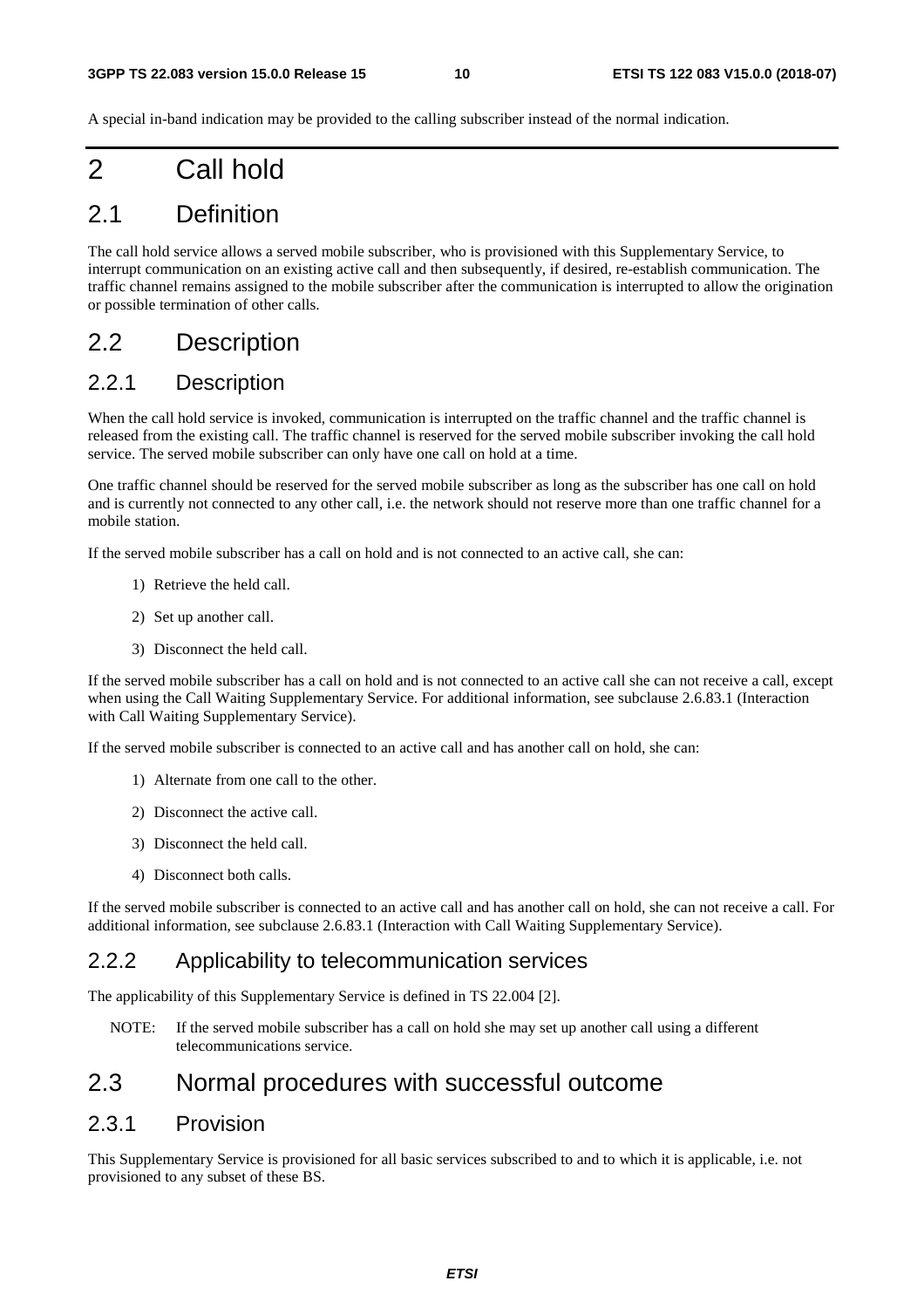## 2.3.2 Withdrawal

The service will be withdrawn at the subscriber's request or for administrative reasons.

### 2.3.5 Activation

The Supplementary Service will be activated by the service provider as a result of provision.

## 2.3.6 Deactivation

The Supplementary Service will be deactivated by the service provider as a result of withdrawal.

## 2.3.7 Invocation

Call hold will be invoked by the served mobile subscriber by use of a control procedure as described in TS 22.030 [3].

## 2.3.8 Normal operation with successful outcome

#### **Hold request**

The served mobile subscriber indicates to the network that communication on the interface is to be interrupted. A call may be placed on hold:

- on the served calling subscriber's interface by her at any time after the call has been answered and before call clearing has begun.
- on the served called subscriber's interface by her at any time after the call has been answered and before call clearing has begun.

The communication on the connection is then interrupted An acknowledgement shall be given to the served mobile subscriber, and the traffic channel is now available for other uses. A notification shall be sent towards the held party indicating that the call has been placed on hold.

#### **Disconnect**

If at any time a call is in the held state, either party may disconnect from that call.

#### **Unidirectionality**

Assume that subscriber A and B are connected to a call and both have subscribed to the call hold services. The call hold service is unidirectional, so it is possible for:

1) only party A to have party B on hold;

For party A the call is on hold, for the held party B the call is active.

2) only party B to have party A on hold;

For party B the call is on hold, for the held party A the call is active; or

3) each party to have the other on hold.

For party A and party B the call is on hold.

#### **Handling of call hold service within a call**

The served mobile subscriber may control the call hold service by use of the control procedures as described in TS 22.030 [3].

If the served mobile subscriber has a call on hold and is not connected to an active call, she can:

1) Retrieve the held call.

A notification shall be send towards the previously held party that the call has been retrieved.

2) Set up another call.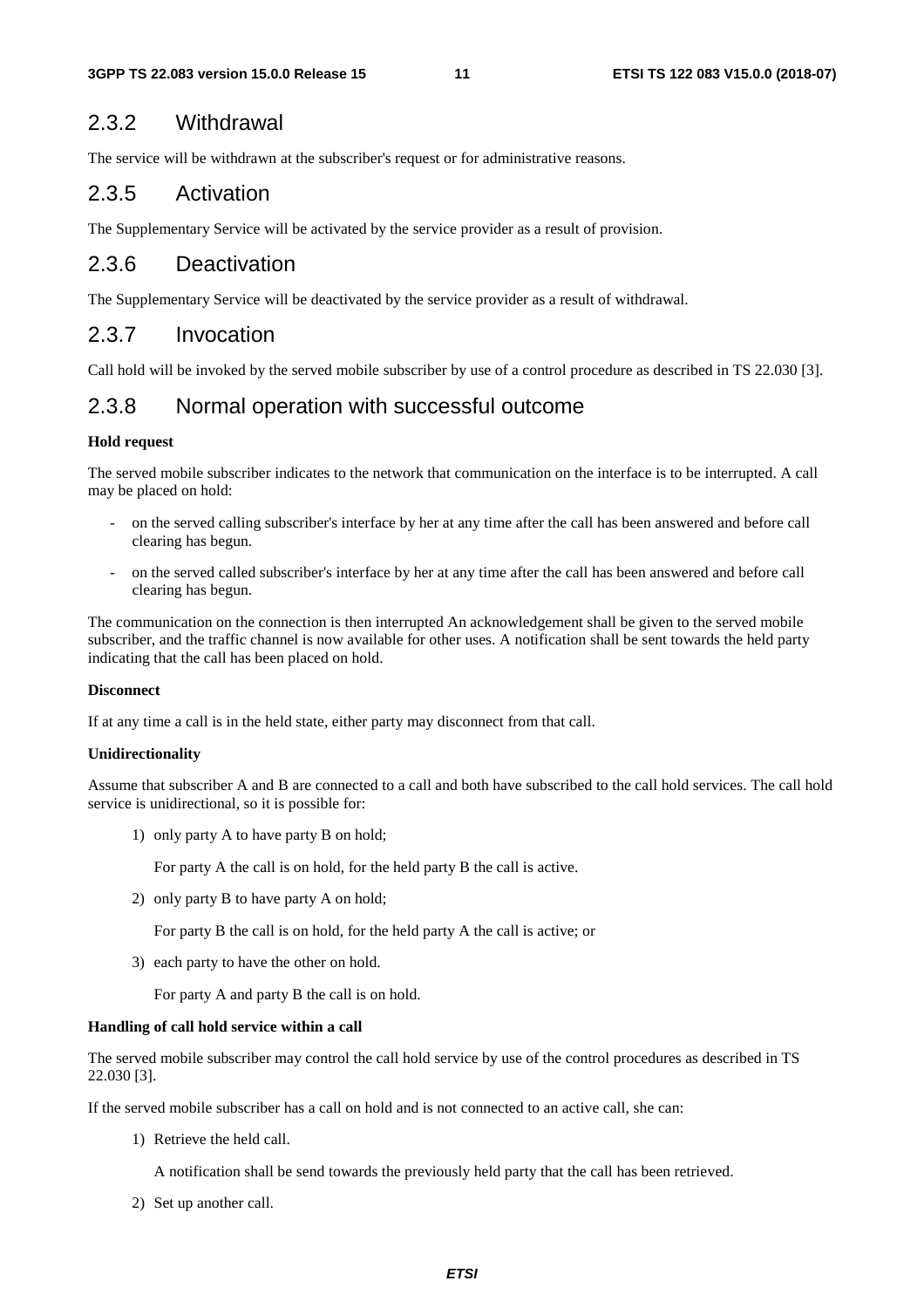Results in the served mobile subscriber being engaged in that new call and still holding the other call.

3) Disconnect the held call (as for basic call).

If the served mobile subscriber is connected to an active call and has another call on hold, she can:

1) Alternate from one call to the other.

 Results in the previously active call being held and the previously held call becoming active. Privacy is provided between the two calls. A notification shall be sent towards the previously held party that the call has been retrieved and another notification shall be sent towards the party being put on hold.

2) Disconnect the active call.

 Results in the traffic channel being available for the served mobile subscriber and the other call being still on hold. The served mobile subscriber shall be notified that she has a call on hold. The disconnected party shall be notified as for a basic call.

- NOTE: The notification about the held call towards the served mobile subscriber is given by the MS, not by the network.
	- 3) Disconnect the held call.

The disconnected party shall be notified as for a basic call.

4) Disconnect both calls (as for basic call).

If the served mobile subscriber is connected to an active call and has another call on hold, and the active call is disconnected by the other party; then the served mobile subscriber shall be notified that she has a call on hold.

NOTE: The notification about the held call towards the served mobile subscriber is given by the MS, not by the network.

## 2.4 Exceptional procedures or unsuccessful outcome

#### 2.4.1 Exceptional operation or unsuccessful outcome

If the network cannot retrieve a previously held call, the mobile subscriber will be informed of the reason of the failure. (For example, the call may be in the process of being cleared). The call state is not affected.

If the network cannot alternate between two calls, the mobile subscriber will be informed of the reason for the failure. The call states are not affected.

### 2.4.6 Invocation

#### **Hold**

If a mobile subscriber tries to invoke the hold service while not subscribed to the service or for some other reason, the service provider cannot provide the hold service, an indication will be provided to the mobile subscriber with the reason of failure. The call state is not affected.

## 2.5 Alternate procedures

None identified.

## 2.6 Interactions with other Supplementary Services

2.6.83.1 Call waiting

See subclause 1.6.83.2.

#### 2.6.84.2 MultiParty

See TS 22.084 [5]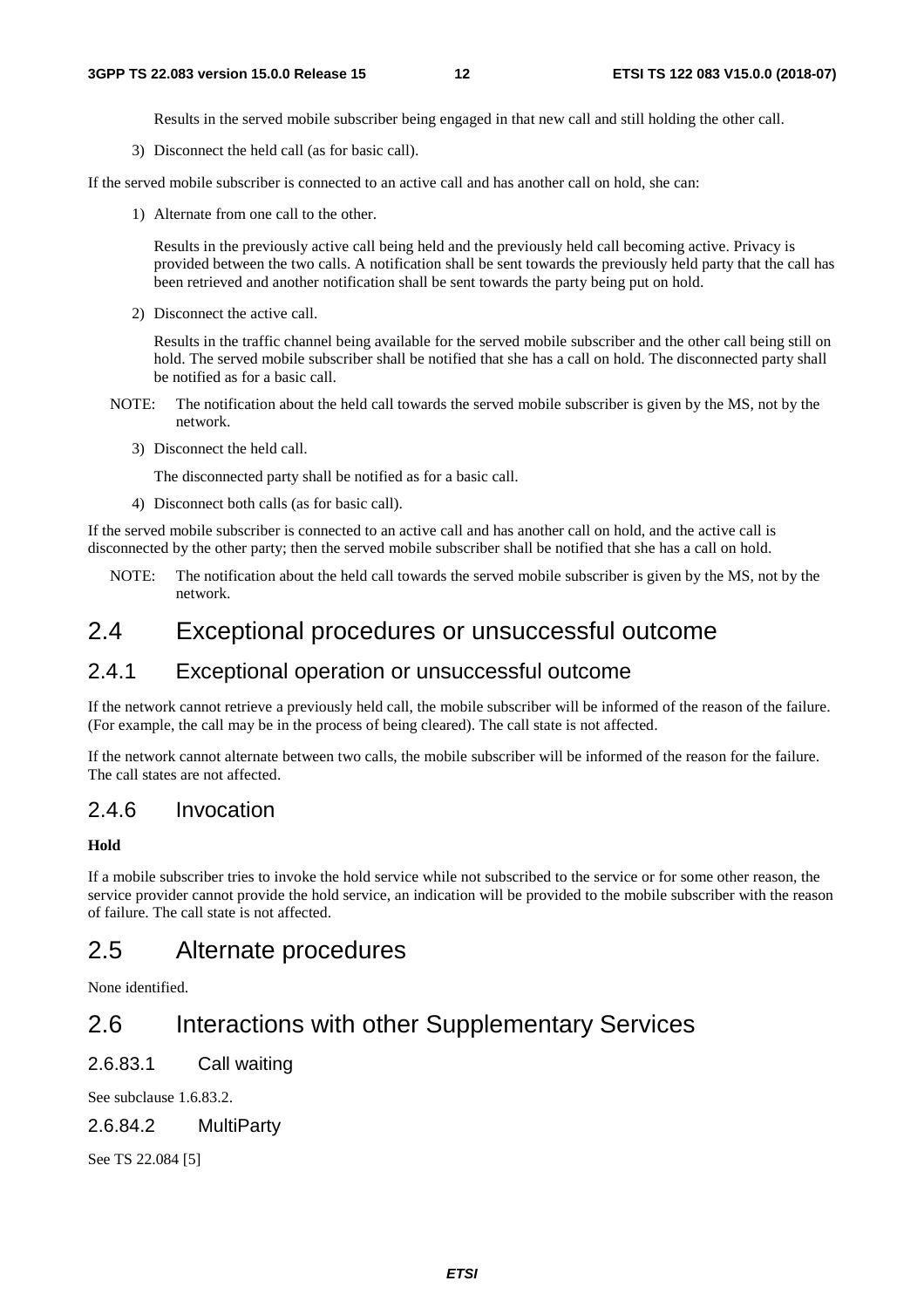## 2.7 Interactions with other services

## 2.7.1 Multicall

See TS 22.135 [6].

## 2.8 Interworking considerations

The operation of this Supplementary Service is not affected by the nature of the far end of the connection.

NOTE: In some networks the indication to the distant user about the held or retrieve state of the call may not be supported.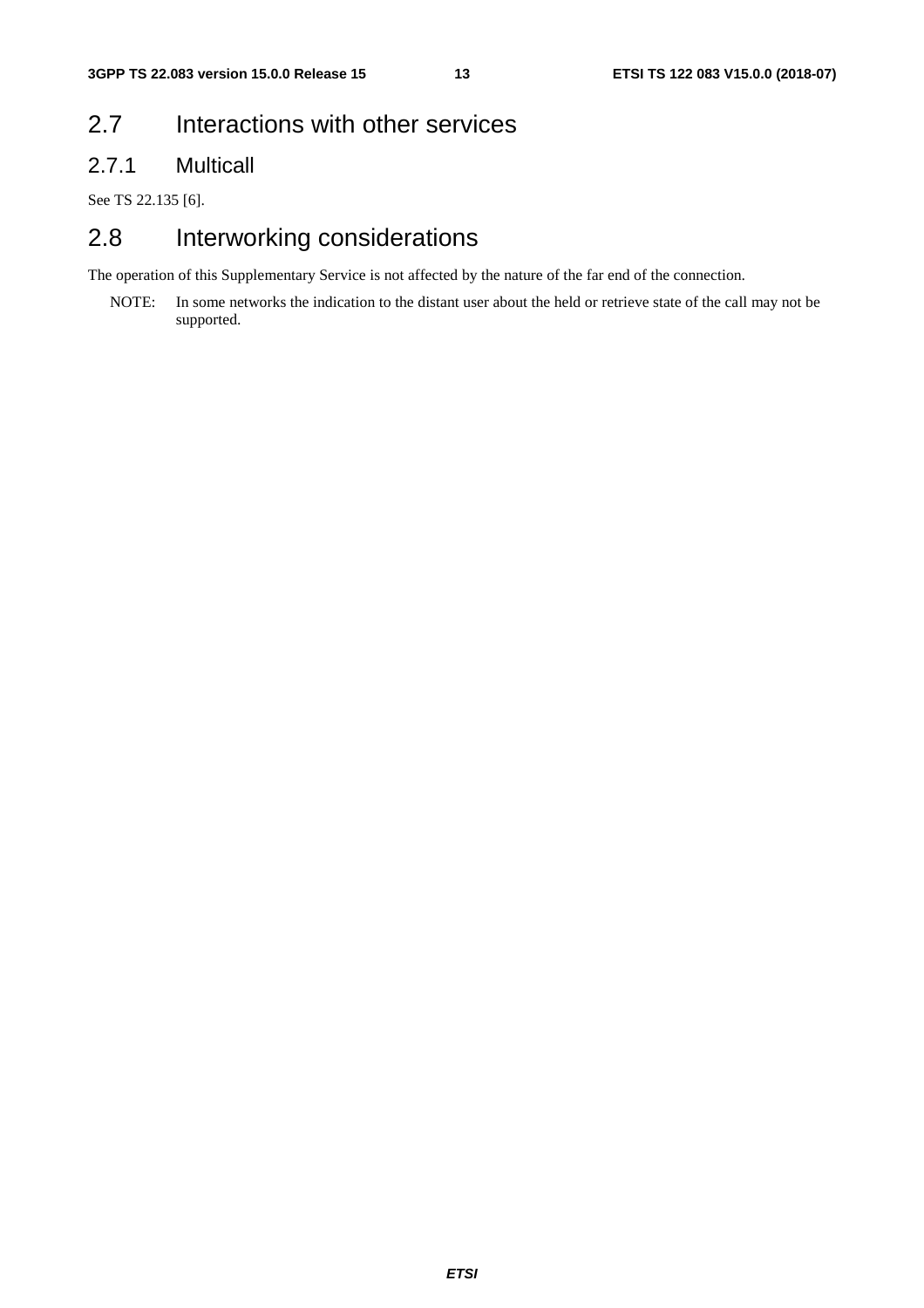## Annex A (informative): Change history

| <b>Change history</b> |                     |                     |                     |           |            |            |                |                                                       |        |            |                      |
|-----------------------|---------------------|---------------------|---------------------|-----------|------------|------------|----------------|-------------------------------------------------------|--------|------------|----------------------|
| <b>TSG SA#</b>        | <b>SA Doc.</b>      | <b>SA1 Doc</b>      | <b>Spec</b>         | <b>CR</b> | <b>Rev</b> | Rel        | Cat            | Subject/Comment                                       | Old    | <b>New</b> | WI                   |
| Jun<br>1999           |                     |                     | <b>GSM</b><br>02.83 |           |            |            |                | Transferred to 3GPP SA1                               | 7.0.0  |            |                      |
| SA#04                 |                     |                     | 22.083              |           |            | R99        |                | Transferred to 3GPP SA1                               |        | 3.0.0      |                      |
| SP-05                 | SP-99479            | S1-99630            | 22.083              | 001       |            | R99        | D              | Editorial changes for alignment                       | 3.0.0  | 3.0.1      | Editorial<br>changes |
| SP-05                 | SP-99449            | S1-99854            | 22.083              | 002       |            | <b>R99</b> | $\overline{B}$ | <b>Multicall</b>                                      | 3.0.0  | 3.1.0      | Multicall            |
| SP-11                 |                     | SP-010065 S1-010258 | 22.083              |           |            | Rel-4      |                | Transferred to 3GPP Release 4                         | 3.1.0  | 4.0.0      |                      |
| SP-15                 | SP-020045 S1-020457 |                     | 22.083              | 003       |            | Rel-4      | F              | Editorial CR to correct terms and 4.0.0<br>references |        | 4.1.0      | <b>CORRECT</b>       |
| SP-16                 |                     | SP-020267 S1-021043 | 22.083              |           |            | Rel-5      |                | Updated from Rel-4 to Rel5                            | 4.1.0  | 5.0.0      |                      |
| SP-26                 | SP-040744 S1-040997 |                     | 22.083              |           |            | Rel-6      |                | Updated from Rel-5 to Rel-6                           | 5.0.0  | 6.0.0      |                      |
| $SP-36$               |                     |                     | 22.083              |           |            | Rel-7      |                | Updated from Rel-6 to Rel-7                           | 6.0.0  | 7.0.0      |                      |
| <b>SP-42</b>          |                     |                     |                     |           |            | Rel-8      |                | Updated from Rel-7 to Rel-8                           | 7.0.0  | 8.0.0      |                      |
| <b>SP-46</b>          |                     |                     |                     |           |            |            |                | Updated to Rel-9 by MCC                               | 8.0.0  | 9.0.0      |                      |
| 2011-03               |                     |                     |                     |           |            | ä,         |                | Update to Rel-10 version (MCC)                        | 9.0.0  | 10.0.0     |                      |
| 2012-09               |                     |                     |                     |           |            |            |                | Updated to Rel-11 by MCC                              | 10.0.0 | 11.0.0     |                      |
| 2014-10               |                     |                     |                     |           |            |            |                | Update to Rel-12 version (MCC)                        | 11.0.0 | 12.0.0     |                      |
| 2015-12               |                     |                     |                     |           |            |            |                | Updated to Rel-13 by MCC                              | 12.0.0 | 13.0.0     |                      |
| 2017-03               |                     |                     |                     |           |            |            |                | Updated to Rel-14 by MCC                              | 13.0.0 | 14.0.0     |                      |
| 2018-06               |                     |                     |                     |           |            |            |                | Updated to Rel-15 by MCC                              | 14.0.0 | 15.0.0     |                      |